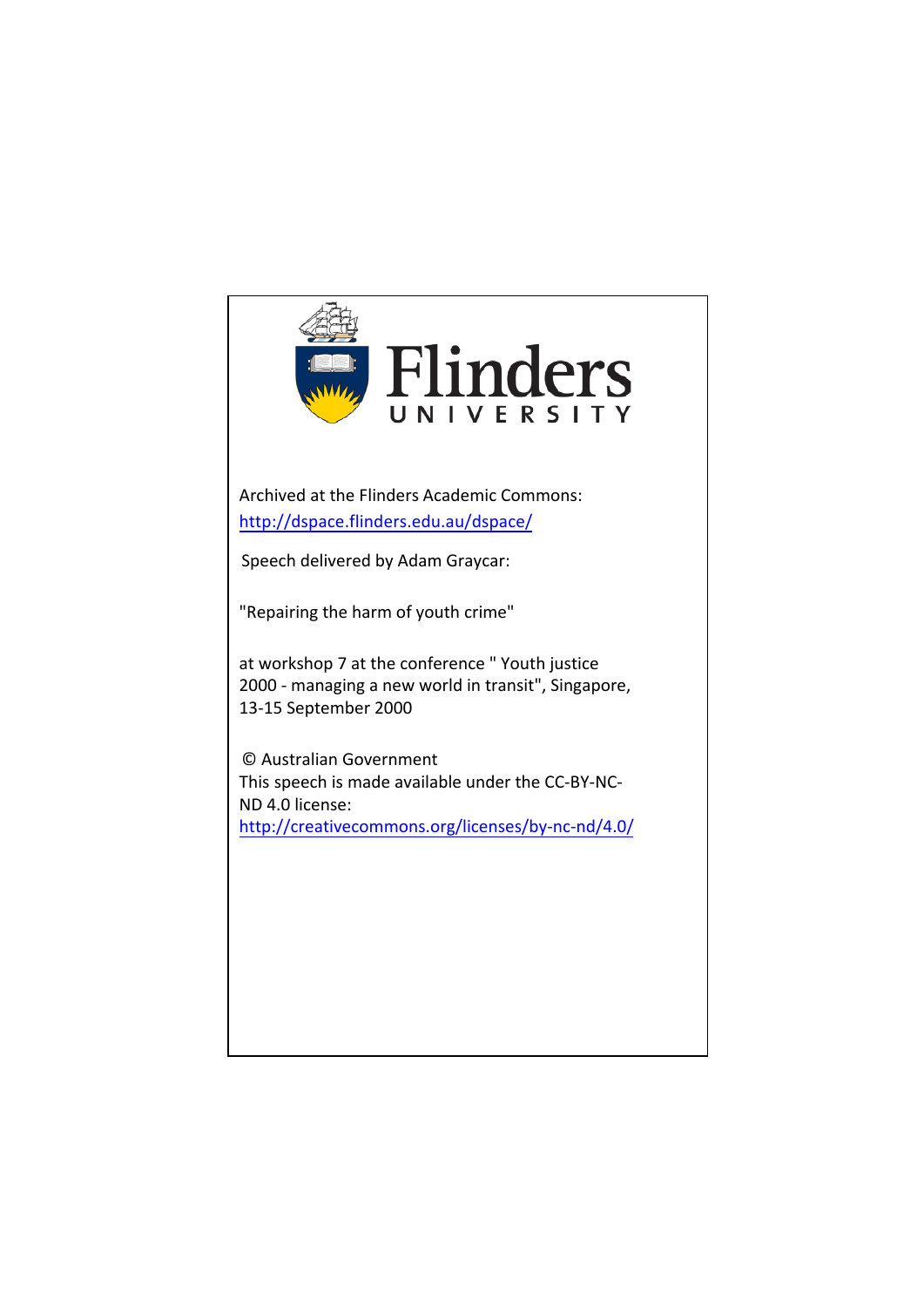



## *Repairing the Harm of Youth Crime*

**WORKSHOP 7**

**Youth Justice 2000: Managing A New World In Transit Singapore 15 September 2000**

**Adam Graycar**

Director Australian Institute of Criminology *GPO Box 2944, Canberra 2601 phone:+61-2-6260 9205 fax: +61-2-6260 9203 e-mail: adam.graycar@aic.gov.au*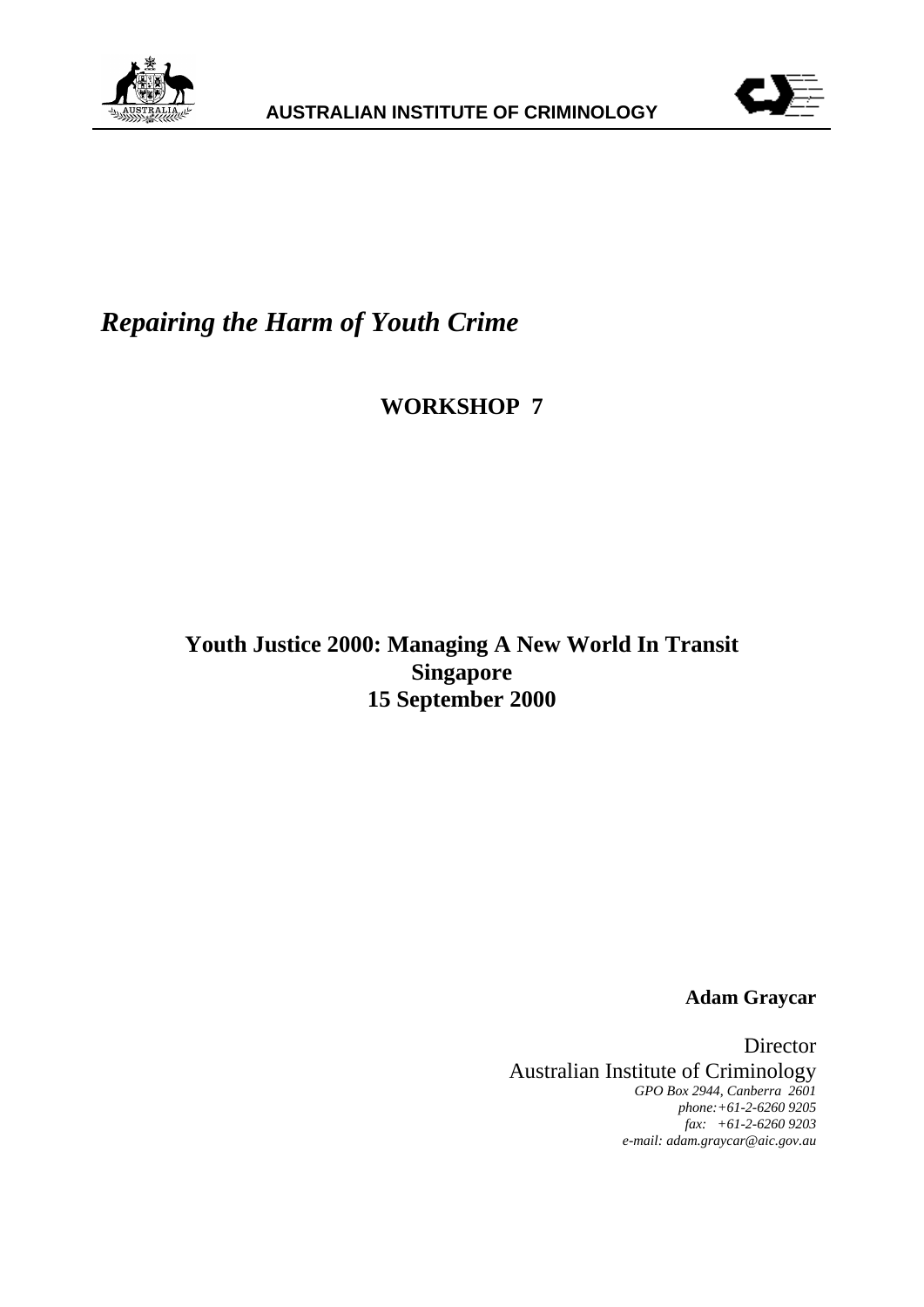## **PRINCIPLES OF RESTORATIVE JUSTICE**

- Crime is primarily an offence against human relationships and secondarily a violation of a law
- While recognising that crime is wrong, restorative justice recognises that retribution can lead to the further alienation of the offender from society and therefore increase the likelihood of continued anti-social behaviour. Restorative justice focuses on the recognition of opportunities provided through this process to create a safer, more respectful and cooperative relationship between the participants and society.
- Restorative justice seeks to 'make things as right as possible' for all parties involved.
- Offenders are encouraged to learn new ways of acting and participating in the community, as soon as the safety concerns of the victim, community and offender are satisfied.
- Restorative justice seeks maximum voluntary cooperation and minimum coercion, from all parties involved.
- When offenders are uncooperative the intervention of an outside authority may be necessary. The actions taken by this authority must be reasonable, restorative and respectful for all those involved (victims, offenders and communities).
- Uncooperative offenders should be placed in an environment that emphasises safety, values, ethics, responsibility, accountability and civility; the goal being to encourage offenders to attain the necessary skills to become cooperative members of society.
- As much as possible the natural community should be setting for restorative justice - it is through community institutions that moral and ethical standards are developed. (Alliance of Non-governmental Organizations in Crime Prevention and Criminal Justice, 2000).